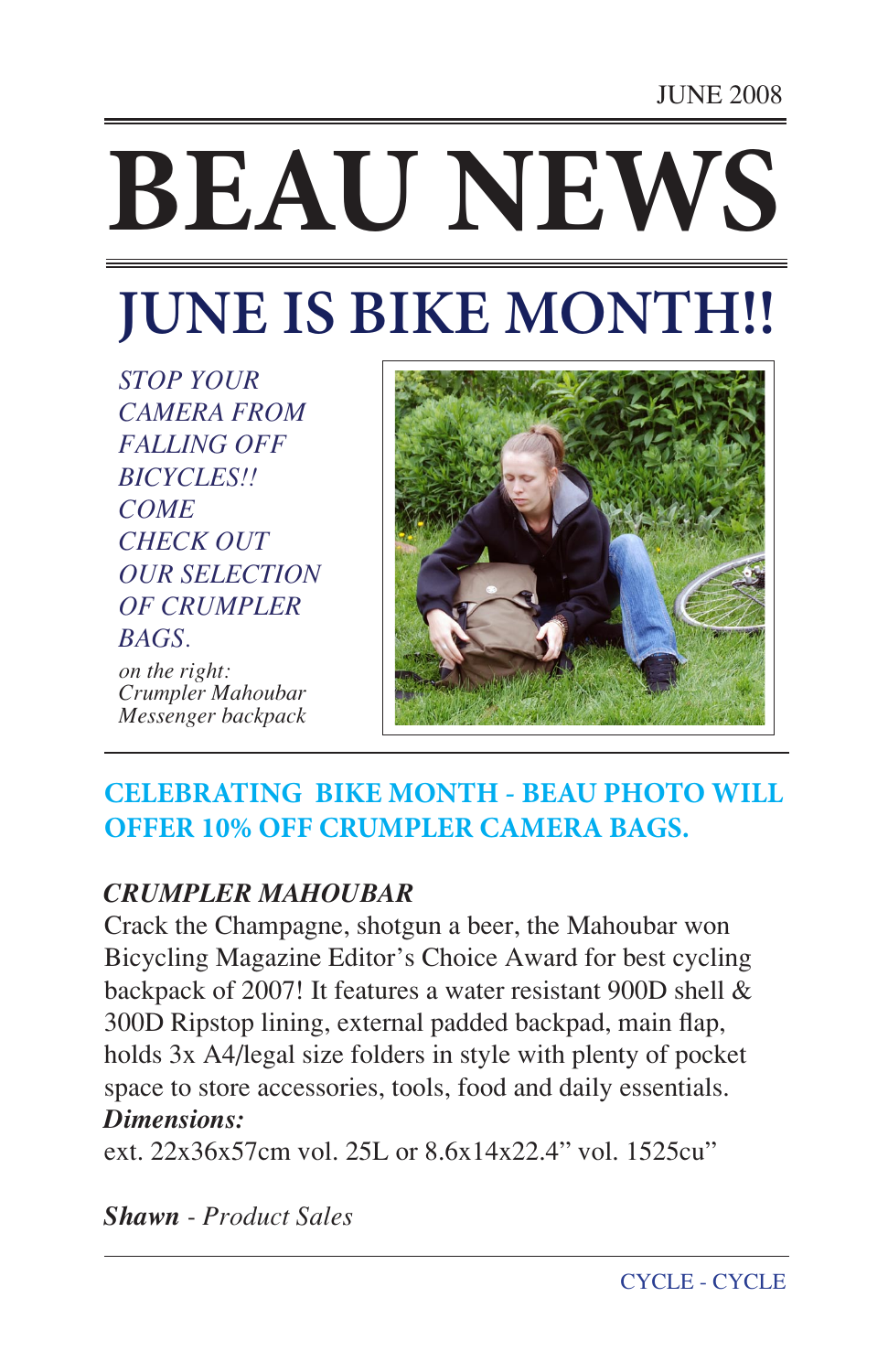## **PRO SALES**

### **NEWS FROM THE BACK:**

Just in case you haven't heard I am your new Pro Sales manager. The same face just a different desk and new responsibilities. I will still endeavor to bring you the highest quality products at the best possible price. So don't hesitate to call me up or better yet drop in and see what's new with Canon, Nikon, Profoto, Hensel, Dynalite, Lightrein, etc, etc, etc.

### *Ken*



### *A great new product from Europe -*

The **Ray Flash** Ringflash adapter was developed by a professional photographer from the Czech Republic and is designed to be a light and portable alternative to studio Ringflashes. There are no electronics, flashtubes or cables. It uses a clever system of internal prisms, reflectors and light-shapers to distribute the light emitted from the "on-camera" flash unit evenly

around the large diameter of the ringflash adapter. The **Ray Flash** Ringflash adapter creates a similar lighting effect normally only available from conventional ringflash units made by studio flash manufacturers and at a fraction of the cost.



*Sample Shot* 

**The Ringflash Adapter** creates a very special lighting effect: a "3D shadow-wrapped look". Because all light originates from the front, i.e. from around the lens, it produces a virtually shadowless look on the front of your subject, while a soft even shadow appears around the edges. It is ideally suited for fashion, portrait and beauty images as a main or fill-in light. The Ringflash Adapter is easy to use. They are made to slip over the Canon 580 and Nikon SB800 flash units, just slip it on and start shooting. All the TTL functions are operational as usual, as well as the manual mode.

I think this is one accessory that you will be very happy with. The Ringflash adaptor will be perfect for Wedding, Portrait and Fashion photographers. Even Product photographers will find this a great accessory that they will want to use for that different look!

**Ray Flash Ringflash adaptor** \$299.95

**RAY-**

**FLASH**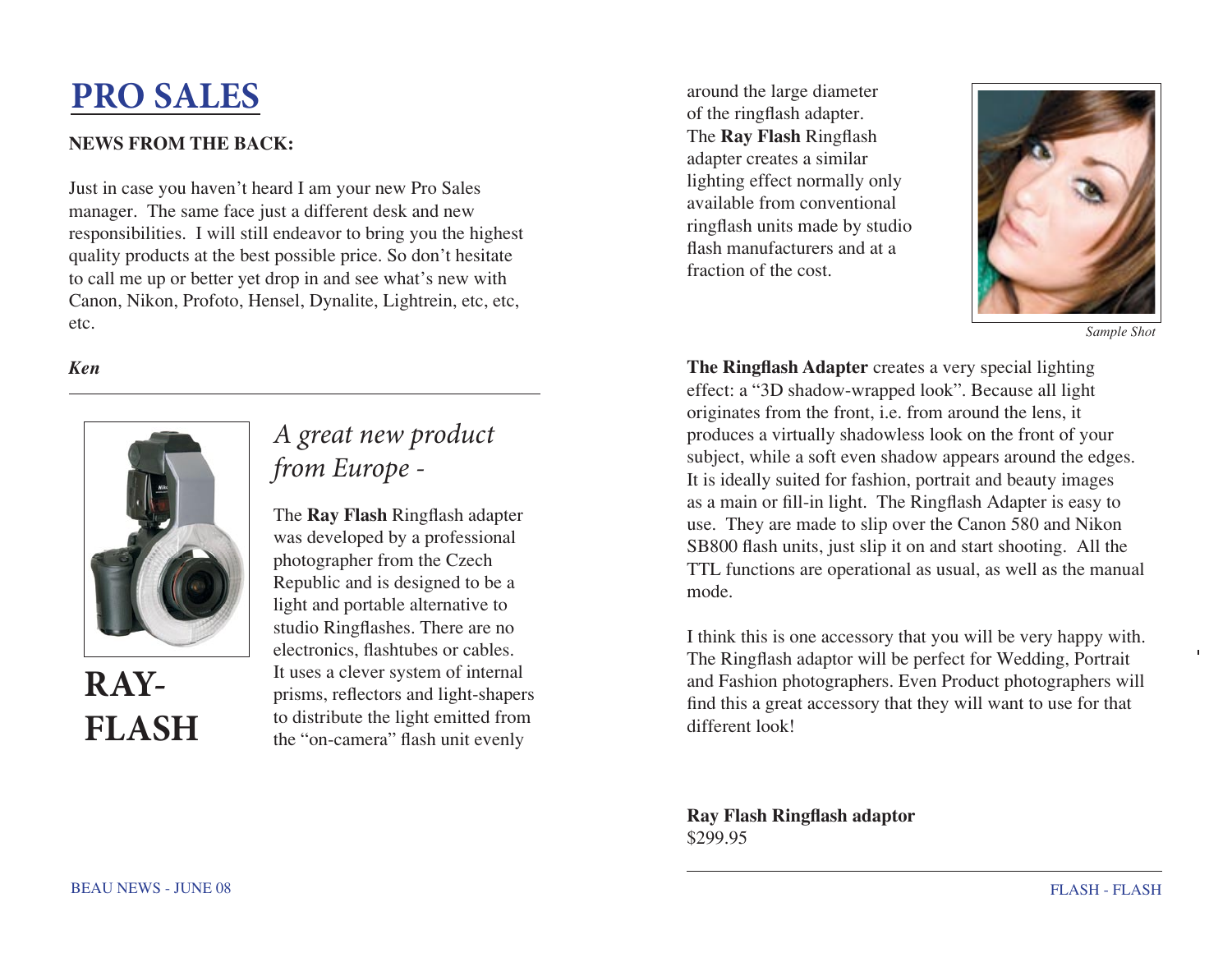# **DIGITAL**

Not a whole lot to report - PMA is long over and Photokina is months away. Not much new has been announced lately, therefore let me just point out a few specials and mention some miscellaneous things...

Our demo Hassselblad H3D/39 has sold, so it is no longer available. We do have a demo **H3DII/39** now and it is available for rental as well.

Canon special pricing on **EOS-40D** and **EOS-5D** bodies and kits has been extended from the end of May to the end of June. You can save anywhere from \$100 to \$150 depending on the package. Keep in mind that this is on top of the existing mail-in rebates (Buy More. \$ave More promo) where you can get addition money back on bodies, lenses and flash units. Call for all the details on these great specials!

Oh yes, the **EOS-5D Mark II**... the oft-speculated and rumoured about new mid-range semi-pro body from Canon. Well sorry, it has not been announced. Yet. I am expecting this body (under whatever name Canon chooses to use) to be announced some time prior to Photokina this fall, but that is, again, pure speculation on my part. The only reason I am mentioning it here is that I actually have numerous people on a reservation list already, getting in line for the new body. Strange maybe, but there are lots of eager photographers waiting for an upgrade to the 5D apparently! So despite the fact this camera has not been announced, yes I am taking names of interested parties!

I have now been shooting with the **FujiFilm S100fs** digital "bridge camera" which I previewed in our newsletter a while back. While it certainly won't replace my Canon system, for times when I want versatility and good image quality in a small package without lugging around my big bag of lenses, it will come in very handy indeed. If you look at my website here: [www.sublimephoto.com/gallery/](http://www.sublimephoto.com/gallery/) you will see a section with six galleries devoted to shots taken with this camera. Retail price on the S100fs is a mere \$699, not bad for a camera with an excellent 28-400mm imagestabilized zoom that boasts very good image quality!

*Mike*

plus **EPSON R2400 CLEARANCE Sale Price - \$699** *P.S DIGITAL WE HAVE NIKON D3 BODIES IN STOCK!!*

# **FILM**

This will be the last newsletter that I will be contributing to Beau Photo Supplies as my days have come to an end in the Film and Paper Department. You will all have the pleasure of talking to Dennis about your film and paper needs and I know he will do a swell job of assisting you. I send a heartfelt thank you to customers and staff for my time here.

### *Krista Belle*

# **RENTALS**

New in rentals is the **Canon XSi**. This is the next generation Rebel which, besides increasing the image sensor to 12.2 megapixels, incorporates many of the new technologies seen in its big brother cameras. Included in this latest model is Live View Mode, a 3" LCD screen with a 170 degree viewing angle, highlight tone priority and the new self cleaning sensor. The Rebel XSi had changed memory formats from CF to SD/SDHC cards and also has a longer lasting battery. With the busy wedding season ramping up, give us a call early to book this camera, as it is sure to be popular. As always, if you are interested in buying this camera, you can rent it to test it out and if you purchase the camera within 30 days, 1 day of rental will go towards your purchase.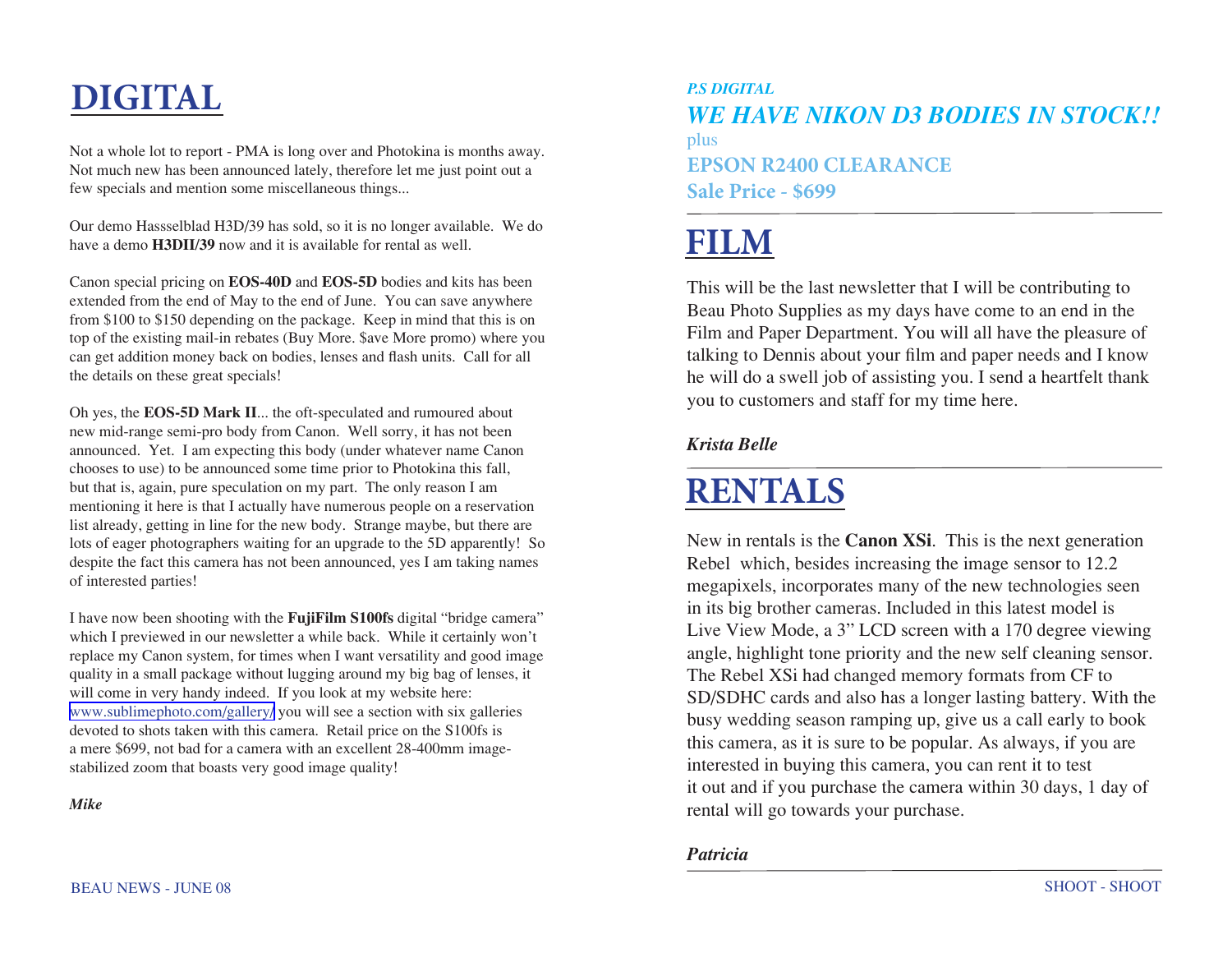### **ALBUMS & FOLDERS**

When **Harwood Photographic** (who manufactured DF Primo Albums) closed their doors without warning, we were all caught by surprise. Shortly after the closure, one of my regular manufacturers confided that they had purchased the machinery, and were testing it to make sure they could meet or surpass the quality and standards provided by Harwood. However, I was asked not to mention anything until they had completed the testing process and were confident they could manufacture a product they would be proud of. I'm happy to announce that a very well-respected, long established Canadian company is the new manufacturer of the Primo line of albums. I've requested pricing, so will be able to start ordering as soon as it arrives. Please let me know what you want/need?

Also, please check your other supply levels and bookings and let me know what you anticipate you'll be needing for the next few months? I'll make every effort to have the goods you need on hand, when you need them.

The **'Visions' thank you cards** which were displayed at the PPOC and PPABC trade shows have arrived, and pricing is in place. We have the cards and envelopes for both 2x3 and 3x3 photos in stock. As well, **TAP** has provided some super new sample sets for our clients. If you're interested in receiving one (quantities are limited), please let us know!

*Barb* 

# **RENAISSANCE ALBUMS**

#### THIS MONTH ONLY WHILE QUANTITIES LAST all 2007 **Hudson self mount** albums will be **25%off**.

8x10. 10 page. Regular Price: \$102.50 Sale Price: \$76.88

5x7. 10 page. Regular Price: \$83.50 Sale Price: \$62.63

Also all of Renaissances high end **self mount "Park" albums** will be featured at 10% off. 2007 styles of mini albums are still 20% off but only limited quantities are available. We now carry all the colors in the new style. Unfortunately the 4x5 mini albums do not have a replacement yet, it should become available within the next couple of months.

Don't forget that all of our sample albums in both the library bound and digital styles are available to rent out for free for your clients to view. Cheers,

 *Ola*

### **PPABC NORTHERN EXPOSURE**

I am pleased to report that the **Professional Photographers of BC** hosted an amazing convention and trade show in Prince George. The organizers (you know who you are!) did a great job and the event was enjoyed by all who attended. A big thanks to Brenda Hala who became a temporary Beau Photo gal assisting us in our booth and who also seems to be a good photographer as she took home the award in the Fine Art category. Way to go girl!

We were able to donate a **40D** to the scholarship auction thanks to **Canon Canada**. *Kevin Wallace* of Wallace's Custom Studio in Vanderhoof had the winning bid on the 40D.

Beau Photo sponsored 2 awards and the winners are... Portrait of a Woman: *J. Wayne Kaulbach* Animal - Wild or Domestic: *Debbie Malm*

Congratulations to all who took part and we look forward to next year's event!

*Carol*